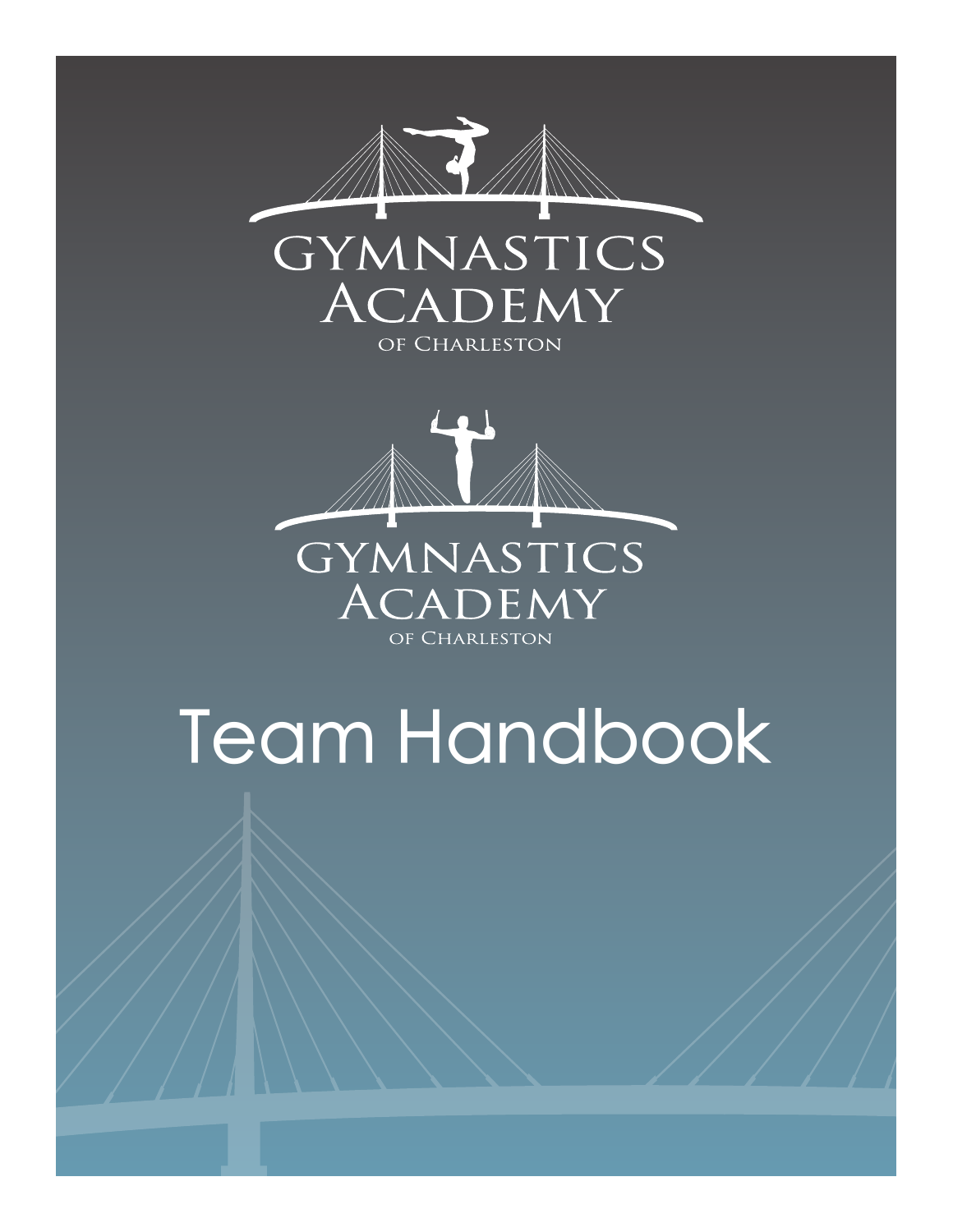# Team Handbook for Boys & Girls

Gymnastics Academy of Charleston would like to welcome your family to our Competitive Team. Through this team handbook, we hope to give you more insight into how our Competitive Team program operates and answer many of your questions.

First, and most important, we aim to provide an excellent gymnastics experience. We are here to support the gymnasts in reaching their goals. To make those goals and dreams come alive the gymnast, parents and coaches must function as a team.

# Our Mission

Our mission is to provide excellent training and instruction in the sport of gymnastics, cheerleading and sports fitness in an excellent facility. Our highly trained and enthusiastic staff will help your child excel and reach their goals.

### Athlete Expectations, Commitment & Priorities

At GAC the coaching staff is committed to making a positive difference in the lives of all the children they teach. The Team Program is more disciplined than the recreational gymnastics programs by design, therefore, the expectations of the athlete are higher. These expectations are reasonable and include but are not limited to the following:

- A GAC Team Member is expected to enter the gym with a positive attitude.
- A GAC Team Member is expected to have fun while learning.
- A GAC Team Member is expected to set reasonable goals.
- A GAC Team Member is expected to respect his/her instructors, teammates, and self.
- A GAC Team Member is expected to try his/her best.
- A GAC Team Member is expected to be on time and maintain good attendance.
- A GAC Team Member is expected to maintain good academic standing.

# Priority of Commitment

Although GAC expects gymnastics to be a high priority for team members, we believe it should never come before family and religious commitments as well as academics.

Priorities of Commitment:

- Family/Religious Commitments
- Academics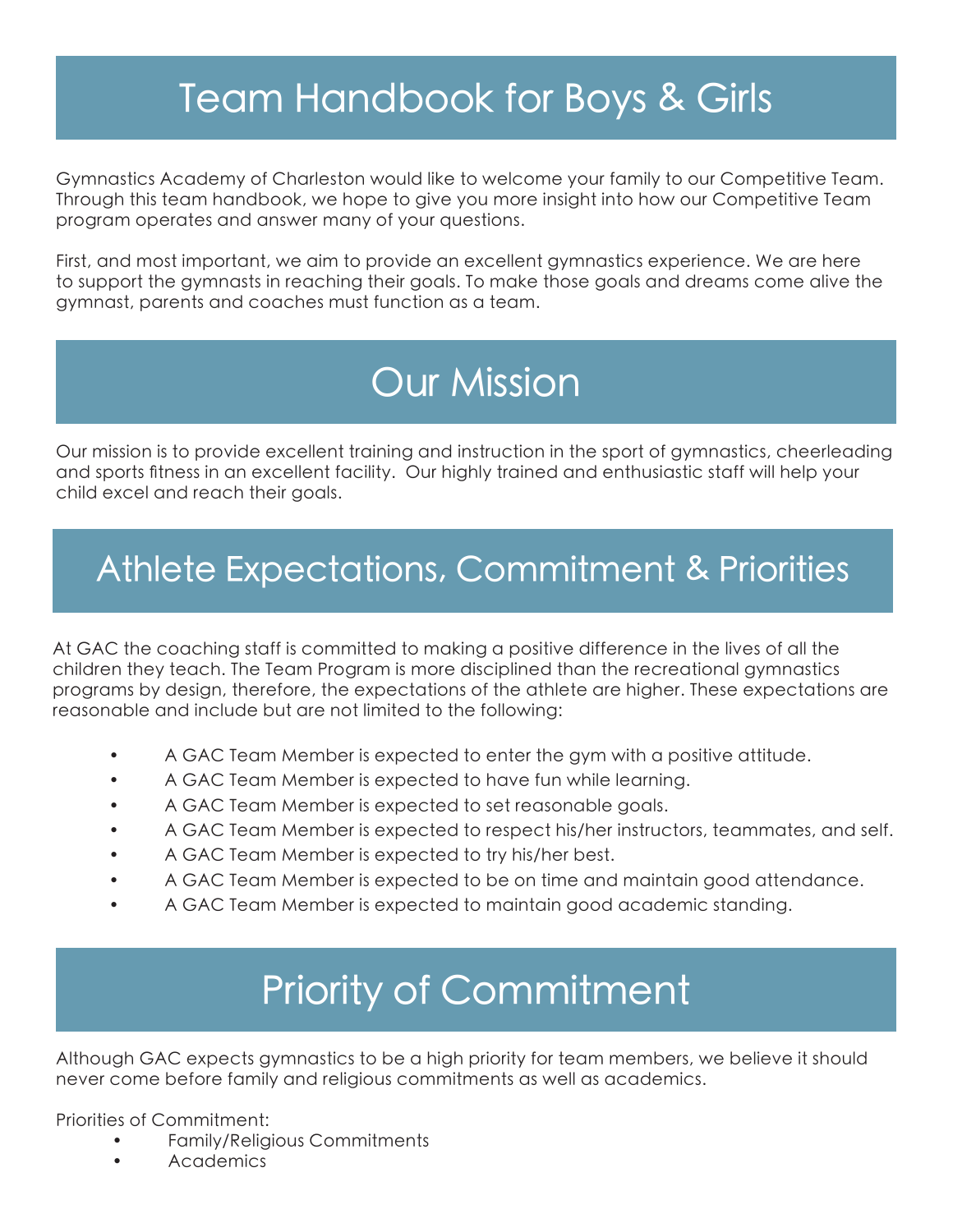• Gymnastics and other activities where commitments have been made. (Note: For optional level gymnast, It's not recommended to schedule additional sports or activities during competitive season – November-April/May)

During the competitive season, a gymnast is not permitted to miss practice the week prior to a competition due to other sports, activities or vacation. If the gymnast misses practice the week prior to a competition, it will be the discretion of the coaching staff to determine whether the gymnast will be safe and prepared to compete in further competitions. No refunds for missed competitions will be given.

# Team Descriptions

The Junior Olympic program was developed with the belief that all athletes, regardless of their potential, must have a solid foundation of basic skills in order to advance safely.

#### JO (Junior Olympic) Compulsory Team Level 2

This is the GAC introduction to team. While they do get placement awards, their efforts are focused on learning basic skills, shapes, flexibility and conditioning elements. These young gymnasts participate in local meets.

#### JO (Junior Olympic) Compulsory Team Level 3 - 5

Level 3-5 have routines that are set forth by USAG. These levels are progressive in nature, building upon the skills required at the previous level. These gymnasts participate in local and regional meets.

#### Optional Team Level 6-10

Levels 6, 7,8,9 and 10 are considered the beginner, intermediate, advanced intermediate, and advanced optional levels. Routines are designed around the gymnast's strengths and away from their weaknesses. This team requires a high commitment level from the parents and gymnasts.

#### TOPS

(Talent Opportunity Program), is a talent search and educational program for female gymnasts ages 7-10 and their coaches. During the months of June and July gymnasts age 7-10 are evaluated on physical abilities at the state, regional, and national level.

#### Xcel Team Bronze, Silver, Gold, Platinum, Diamond

The Xcel Program is designed to offer a broad-based experience outside of the traditional Jr. Olympic Program. This team can meet the needs of an older introductory gymnast or a gymnast wanting to commit slightly less time to team. It can also meet the needs of a gymnast who is in between levels and does not wish to repeat that level. Instead, giving them an opportunity to thrive in Xcel. These gymnasts will compete in local meets with the opportunity for regional and national qualifiers.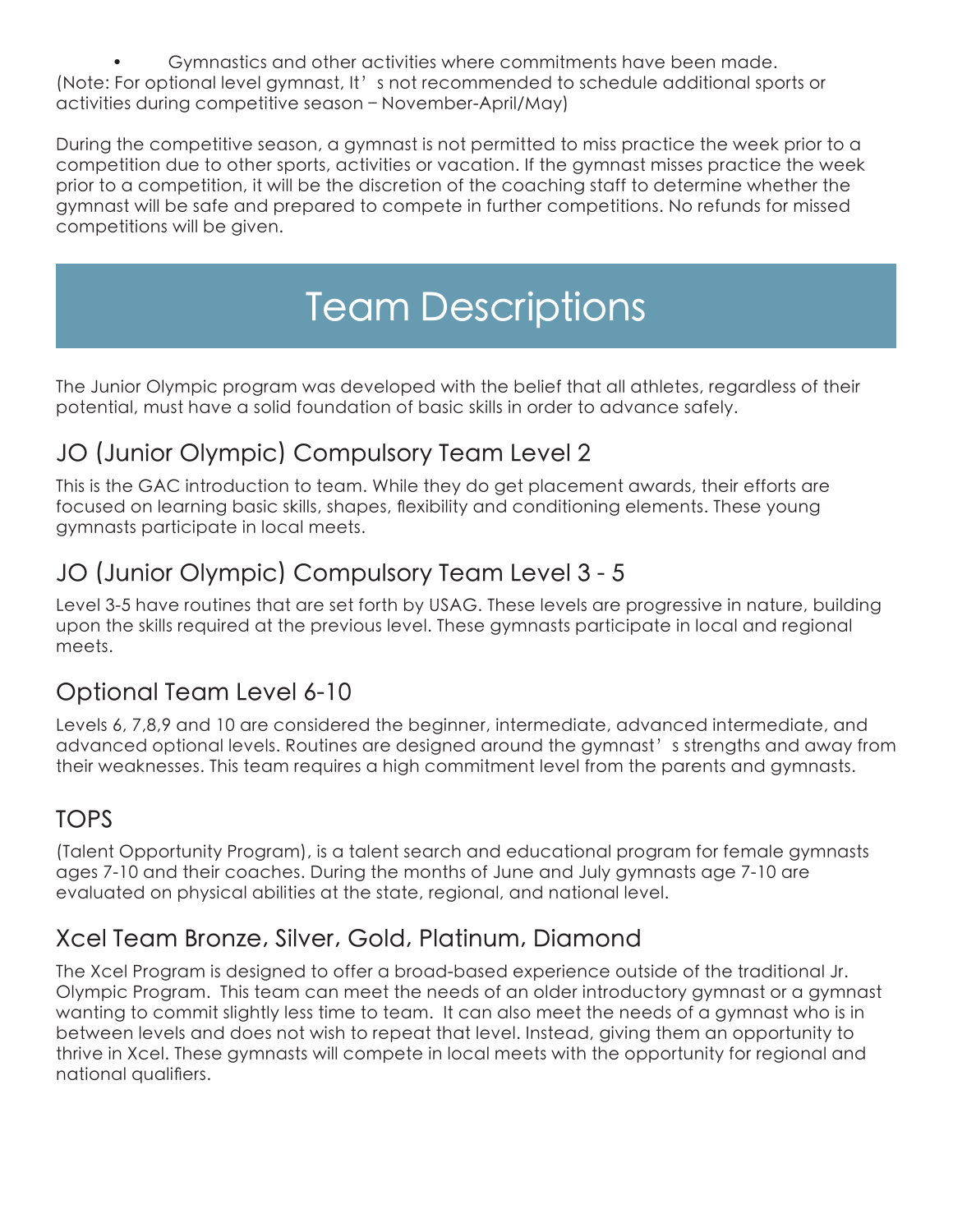# Mobility Requirements

Gymnasts at GAC are evaluated twice a year.

The first evaluation is in the spring. Your child's coach will evaluate each gymnast and determine the level they should compete based on their skills, attitude, attendance, and mental preparedness.

The second evaluation occurs in August. Each gymnast will be tested on the skills in the level they are training. The coaches then decide for the fall which level will be the best placement for the gymnast.

Moving up to the next level is dependent on several factors:

• Each skill at the new level must be met before a gymnast will be promoted to the next level (ex. A gymnast without a kip on bars will not compete as a level 4 until the goal has been met with proper form)

- The gymnast should be mentally prepared for the next level
- Commitment, maturity, attitude, fear and work ethic of the gymnast

Moving up is a coaching decision and at the discretion of the Team Staff. This will not be influenced by parents. Rather, what the coaching staff believes is in the gymnasts' best interest.

# **Communication**

Email is the main form of team communication. Please be sure to check this regularly to stay up to date on team events, practice changes, meets, etc. Team coaches are available to communicate through email or call the front desk and leave a message for them.

#### PLEASE DO NOT USE SOCIAL MEDIA OR THEIR PERSONAL CELL PHONES TO REACH THEM.

Coaches will respond within 24 hours Monday – Thursday and 48 hours on the weekends.

Coach Val (Optionals and All Teams): Val@gymnasticsacademyofcharleston.com Coach Tahj (Compulsories and Optionals): Tahjaneik96@aol.com Coach Tim (All USAG XCEL except USAG Bronze): gaccoachtim@gmail.com Coach Brittany (Level 3 and Optionals): britjeppesen@gmail.com Coach Randy (Boys and Tumbling): gacgym@gmail.com Coach Will (A&T and AAU): wbuck56@gmail.com Coach Mitch (Boys and Ninja): mitchjohnston12@gmail.com Coach Tommy (Boys and T&T): tommy.tannenbaum@gmail.com Coach Emmitt (Boys and Ninja): emmettfroebrich@yahoo.com Coach Ally (AAU): callyeidsongac@gmail.com Coach Riley (USAG Bronze and XCEL Gold): gacrileywinter@gmail.com Coach Chesny (USAG XCEL): chesnyf@gmail.com Coach Alexis (AAU): hambyad@g.cofc.edu Coach Chloe (A&T): cho\_cho222@hotmail.com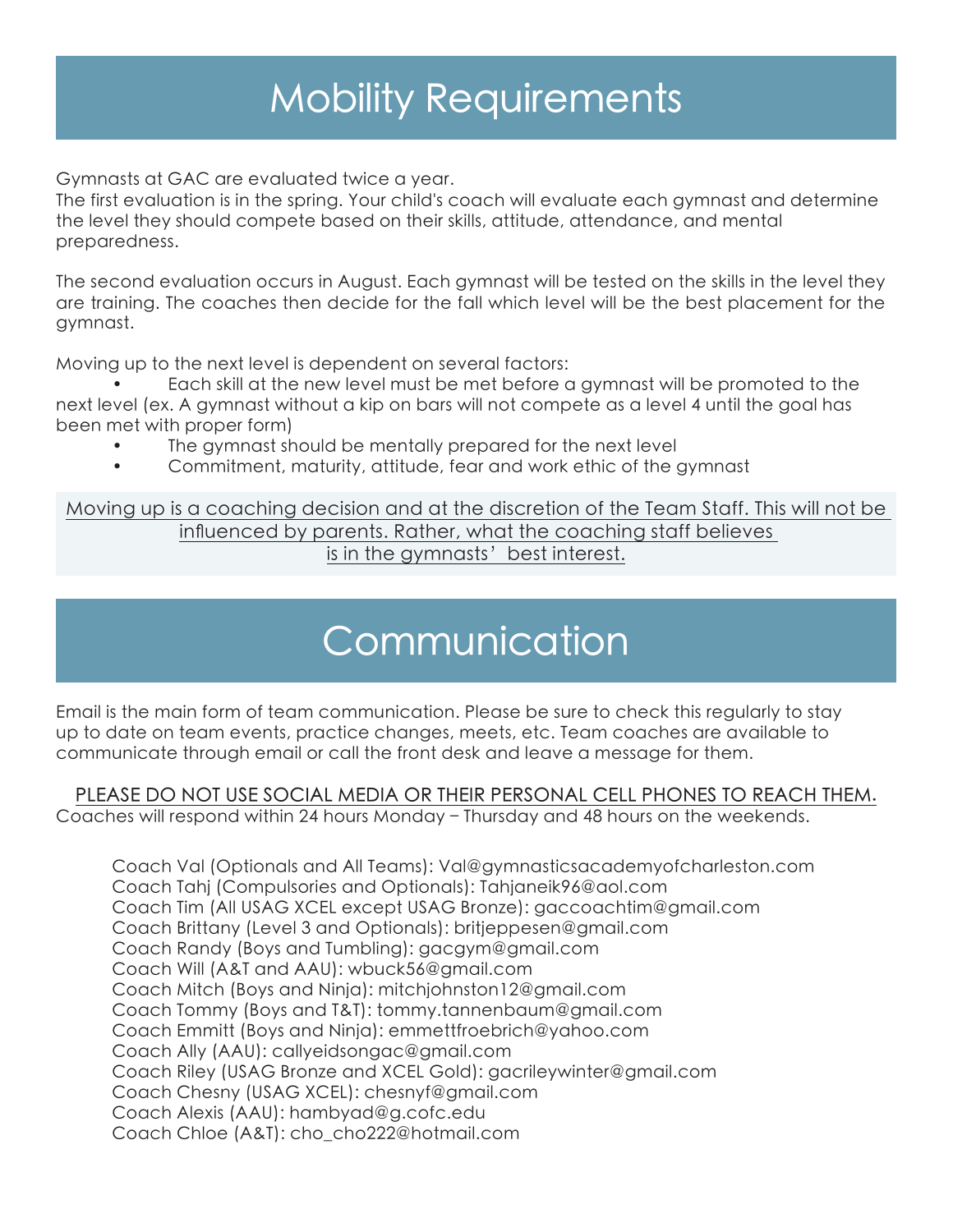#### Rules and Guidelines for Successful Team Membership

PROMPTNESS – Team members should always report on time for training. Warm-up is an important part of the training process. The flexibility gained from your warm-up is how the body gets ready for activity. A good warm up limits potential injury. Being on time for warm-up also shows respect and sets a disciplined tone for training sessions where goals and objectives may be discussed. Being on time is VERY important. In addition, because of Safe Sport guidelines,

Parents who are late picking up children from practice will be charged \$25.00 for every 15 minutes minute late to pay for additional staff that must stay with your child.

TRAINING APPAREL – Team members must train in a leotard only. Other clothing presents a potential spotting problem and/or safety issue and are not deemed to be standard of dress within our sport.

PARENT CONDUCT - Parents should not disrupt training by talking to or motioning to your gymnast. Distractions can create an undisciplined training environment or may be cause an injury. Parents need to remember that the coach is responsible for all training decisions.

If there are concerns or questions we encourage an open line of communication provided that it is handled in a professional and solution oriented manner. Parents should refrain from approaching a coach during training but may address any concerns before or after practice time.

When a parent starts to coach their child they actually interfere with the very performance they are trying to improve. The gymnast can only concentrate on one part of her performance at a time. If a parent is telling the child to "keep their legs straight" to "smile" or to "run faster" they are directing the child's attention away from what their coach is telling them. The child cannot make two corrections at once so either they do both poorly, or they focus on one and not the other.

#### Some Guidelines

DANGER SIGNS - watch for these. If you recognize yourself in these descriptions you probably need to reevaluate your actions, your role, and your attitudes.

- Observing every practice- intently
- "Coaching" your child during practices or once they leave the gym
- Praising or punishing your child based on your observations
- Finding your sense of worth or happiness is dependent on the success of your gymnast
- Constantly comparing your gymnast and her progress with others
- Verbally abusing the gym, coaches or program while still placing your child in their control
- Video taping each competition and requiring your child to review it at home with you.

• Looking up online the scores of every meet and every gymnast and comparing them to other gymnasts in her age group, level or team.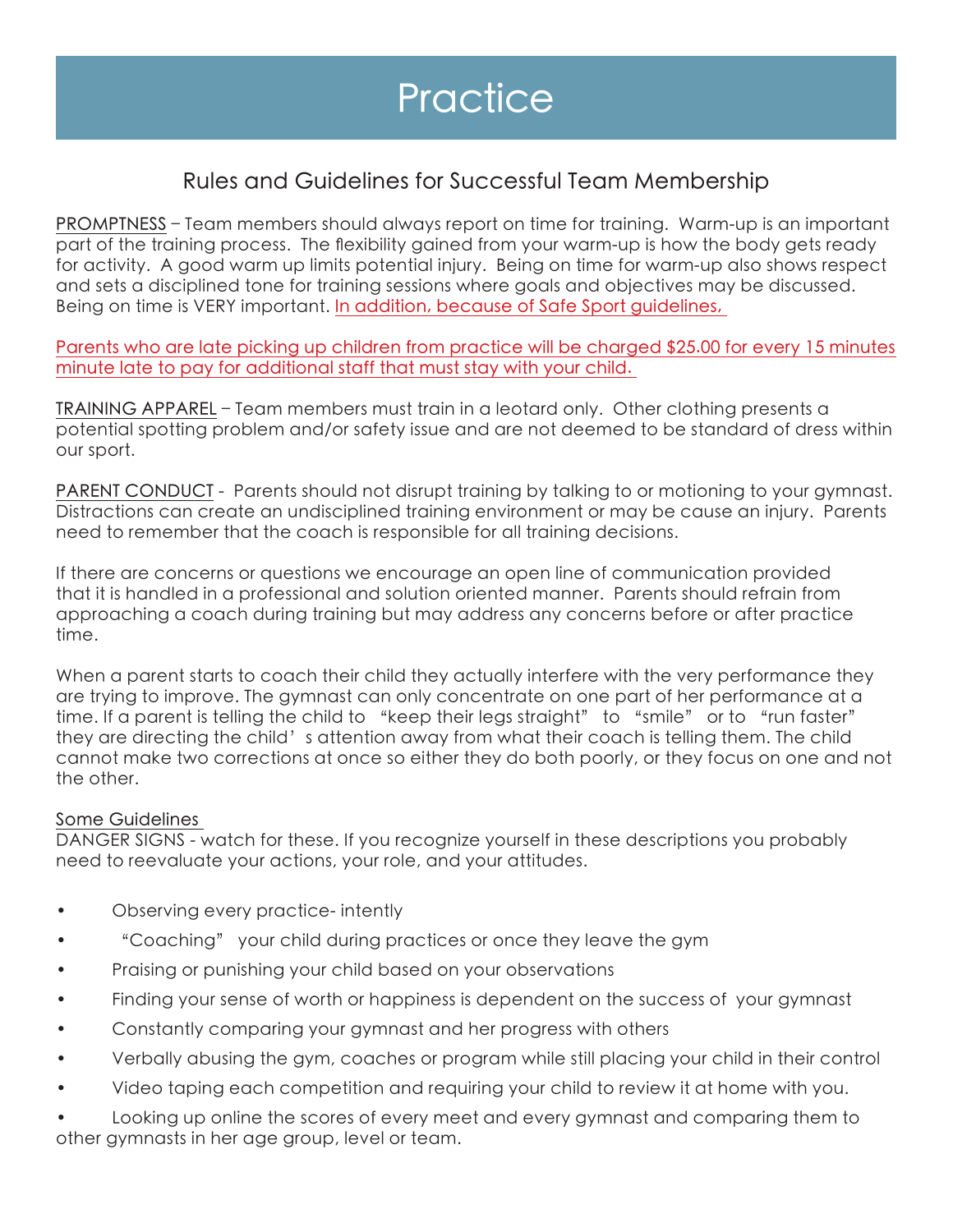No matter which choice they make, someone is going to be upset with them and they will not progress in the way they should. Coaching your child in the gym or at home puts them in a no-win situation.

RESPECT – Team members must listen to, respect, and adhere to the training outline established daily by the coach. Disrespect will not be tolerated and immature attitudes are discouraged. Major conduct violations include uncalled for crying or pouting, cheating on assignments, lying, unproductive effort, improper tone of voice or improper body language when addressing teammates, coaches and/or other adults.

MISSED TRAINING – Parents should inform the office when a child is unable to attend training. The effort will assist coaches in planning daily requirements, goals and objectives. It also shows a certain level of respect for the program. Likewise, if a child has to leave practice early, please inform the coach at the beginning of training so that they may make any adjustments to the day's assignments. This also serves as a safety measure so as to know that our athletes are not in

# **Attendance**

Gymnasts are recommended to attend 100% of your required training sessions. Attendance will be taken and less than 80% attendance will require evaluation of the gymnast to remain in the level and or team she/he was placed. Decreased attendance reduces the rate of progress, competition readiness, but more importantly creates safety issues.

- Team members are excused for vacation. Tuition will not be pro-rated.
- If your child is sick enough to miss school, your child should also not come to practice.
- There are no make-ups at the team level for any practice missed for personal reasons.

• If you qualify for Regionals, Easterns, or Nationals after state meet you will only be able to miss two unexcused absences for spring break, vacation etc or be disqualified to compete.

# **Competitions**

Gymnastics Academy of Charleston Team philosophy is that the coaches, the gym, the parents, and the gymnasts are all part of the team. Please remember gymnasts and parents alike, the gym is noted by judges, coaches and other gym parents for a number of things. Appearance, behavior, manners, etc. and especially the manner in which the gymnasts conduct themselves at all times. Sportsmanship is important in this sport both from the gymnasts and parents.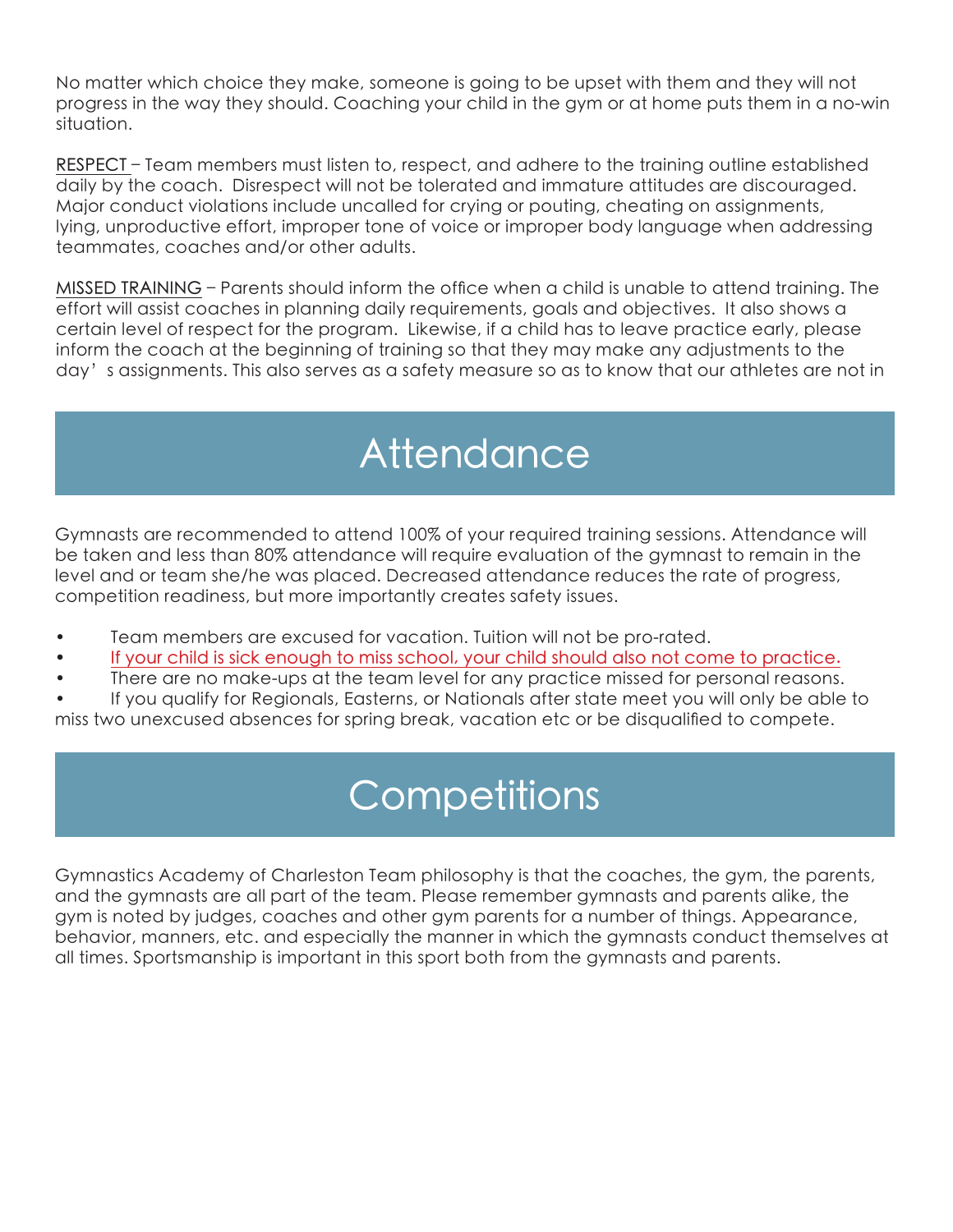# Competition Schedule and Information

At the beginning of the school, a tentative schedule of meet dates and locations will be handed out. Meets may be added, changed or canceled. We will be attending meets throughout the school year depending on your gymnast's level. We will send out entry information (including place, date & meet entry fees). Meet entry fees will be due by the deadline given.

- Girls Level 2, 3, bronze, and silver meets WILL likely be on some Fridays. Some boys Meets start on Fridays as well.
- Time schedules for meets are unfortunately always TENTATIVE and LATE. USA Gymnastics requires the hosting team to provide the time schedule to gyms participating in the meet at least 10 days in advance of the scheduled date, but it could be as late as only those 10 days.
- PLEASE understand that the hosting teams DO NOT WELCOME calls from parents asking for the meet schedule.
- We will provide you with the time schedules, maps, directions, and any information made available to us as soon as we receive it.
- PLEASE DO NOT CALL OR EMAIL THE HOSTING TEAM!
- Note any leotards left at the gym for resale due to not competing will be charged a \$50 resale fee.
- There are no refunds for competition fees or coaches fees with the exception of injury when a doctor's note is received and submitted to the meet before the host team deadline.

#### BE READY

- For a big crowd
- To pay CASH entry into competitions (usually around \$10-\$15 for adults) To have to park and walk
- For the unexpected; sometimes things do not run on time or last minute schedule changes!

BUILDING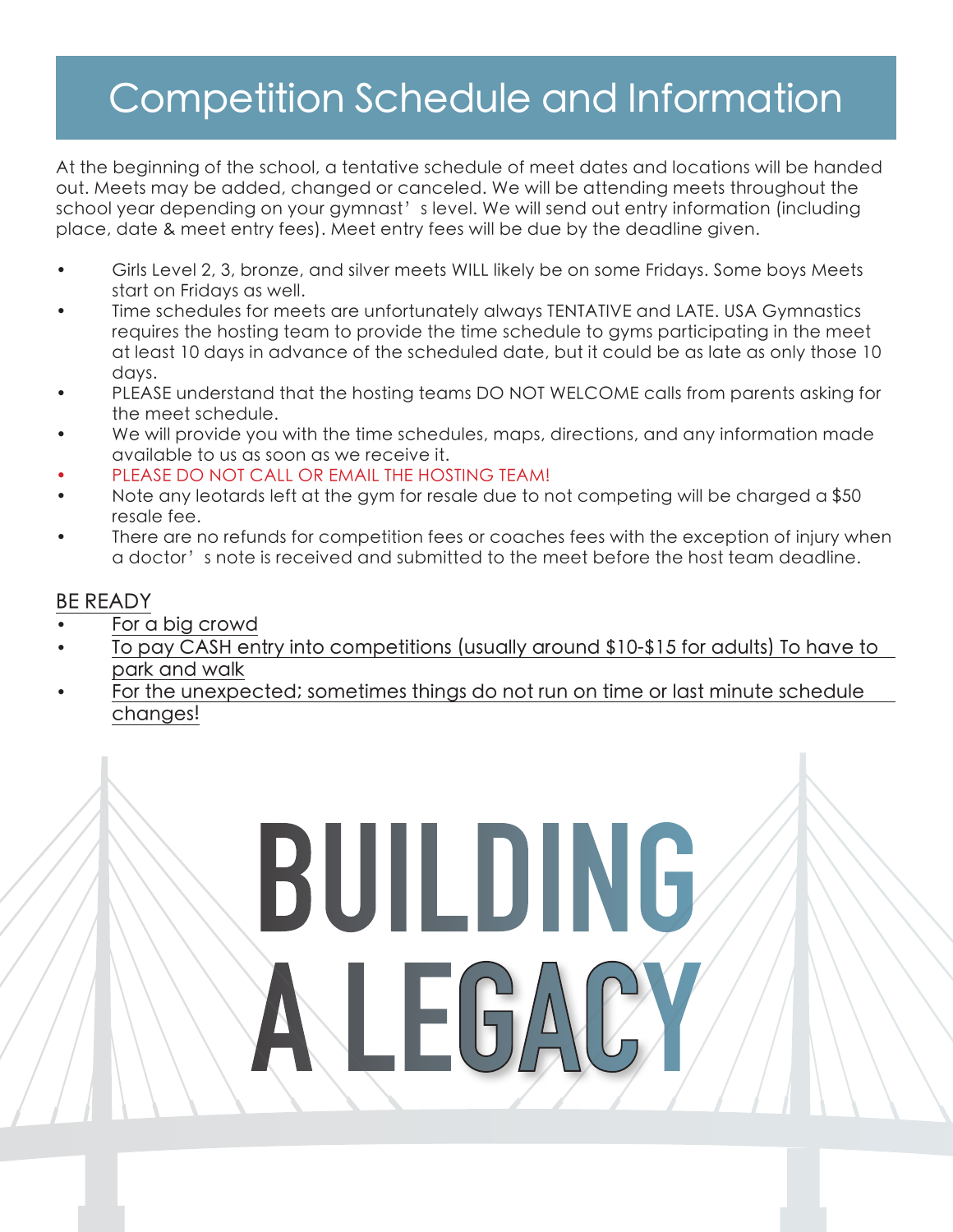# GAC HOSTED Meet Expectations for Parents

#### VERY IMPORTANT

Each family will be expected to volunteer a total of 2 full sessions between the Monster Mash Invite and the Palmetto Patriots Classic, two meets that GAC hosts. Sessions could be 3-4.5 hours long

If you are unable to volunteer these 2 sessions, a charge of \$100 per session not worked will be accessed and payable to GAC. GAC uses funds for coaches training and education. This fee will be used for that purpose or another applicable reason such as equipment.

All families must be in good standing with the gym for volunteer sessions or assessment payment of \$100 per session/meet before the gymnast will be registered for their respective state meet. Compulsory gymnasts will not be able to compete as GAC at Palmetto Patriots and after unless they are also in good standing and will not receive a refund for the meet entries. They must also have fulfilled their Monster Mash obligation in order to compete in December State Meet.

## Meet Etiquette for Parents

- Make sure that your gymnast is on time (20-30 minutes prior to the start of general stretch), in the correct attire and with hair properly done.
- Once you have escorted your gymnast to the competitive area, wish her luck and direct her to her coaches. At this point, please do not signal or talk to your daughter until the competition is concluded. We ask the gymnasts to focus all of their energy on their competition and we want as few distractions as possible.
- Never speak about another club, coach, gymnast or judge in a negative manner.
- Under no circumstances is a parent ever to approach a judge or meet official before, during or after an open workout or competition to comment on, complain about, or even ask about the format, the timing of the meet, a score or an awards ceremony.
- Parents should not approach the coaching staff during a warm-up session, competition or after the session. The coaches are very busy, and any concerns about the competition or the performance of your child should be addressed the following week at the gym.
- In case of an injury during competition, please wait for your child's coach to give indication that you should come on to the competition floor. In most cases, you will not be invited onto the floor because the injury will be relatively minor, and the coach and/ or trainers will take care of it. In cases of more severe injuries where the gymnasts may be finished for the day, it would be appropriate for you to come see her after she has been moved from the competitive area for treatment.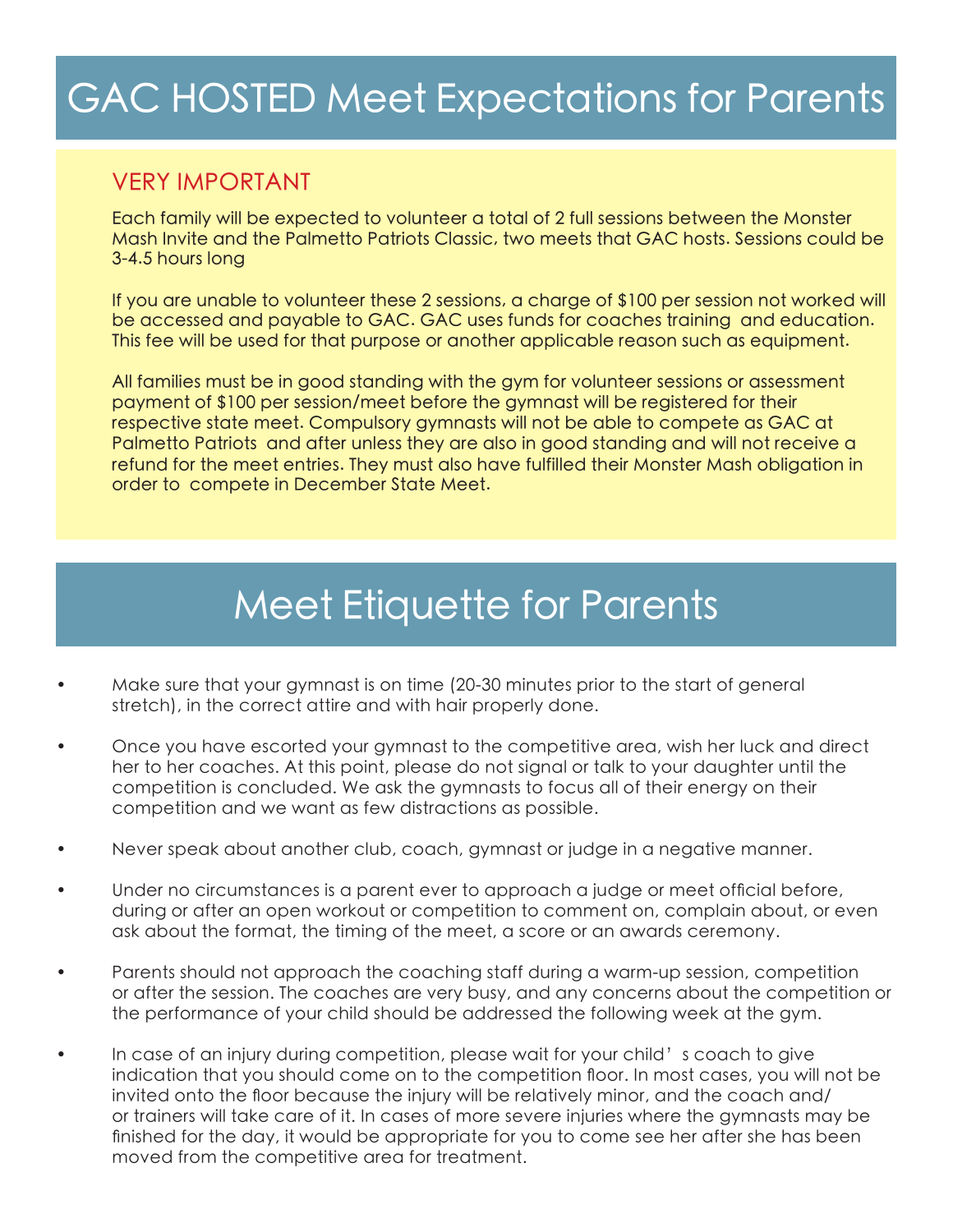- Before each out of town competition you will be given travel and hotel information. It is the responsibility of each individual gymnast' s family to make travel, lodging and rental car arrangements for all away competitions, clinics, camps and other team events unless otherwise stated by the team staff.
- Sometimes for out of town competitions it is difficult for one or both of the parents to attend. Please be aware that more often than not arrangements can be made with another family to help, so that every gymnast can attend every competition

# Meet Etiquette for Athlete

- Arrive at the competition the competition site 30 minutes before open stretch.
- Find his/her coach as soon as they are asked to come out on the floor.
- Remain on the competition floor at all times during the competition.
- The gymnast must have proper attire on including GAC Team competition leotard and warm-ups.
- All gymnasts' hair should be very neat.
- If makeup is worn, it should be worn in moderation.
- No jewelry permitted except for very small stud earrings.
- Behavior of GAC Team gymnasts should always be one that they and their coaches will be proud of. Discussions regarding your teammates, other teams, coaches, etc. should all be done with respect. Gossip and negative talk are unacceptable.
- Crying will not be tolerated. Any gymnast unable to control emotional outbursts during the competition or awards will be asked to leave the competition arena.
- Be courteous, respectful, and polite to all meet officials, hosts and hostesses, competitors, and coaches.
- Stay with the team the entire competition. Once the gymnast has entered the competition area there should be no contact between the gymnast and her parents unless there is an emergency.
- Cheer for all members of the GAC Team.
- Accept any awards or scores given to you with courtesy and gratitude.
- Stay for the entire awards ceremony in your warm-up attire unless released by the coach.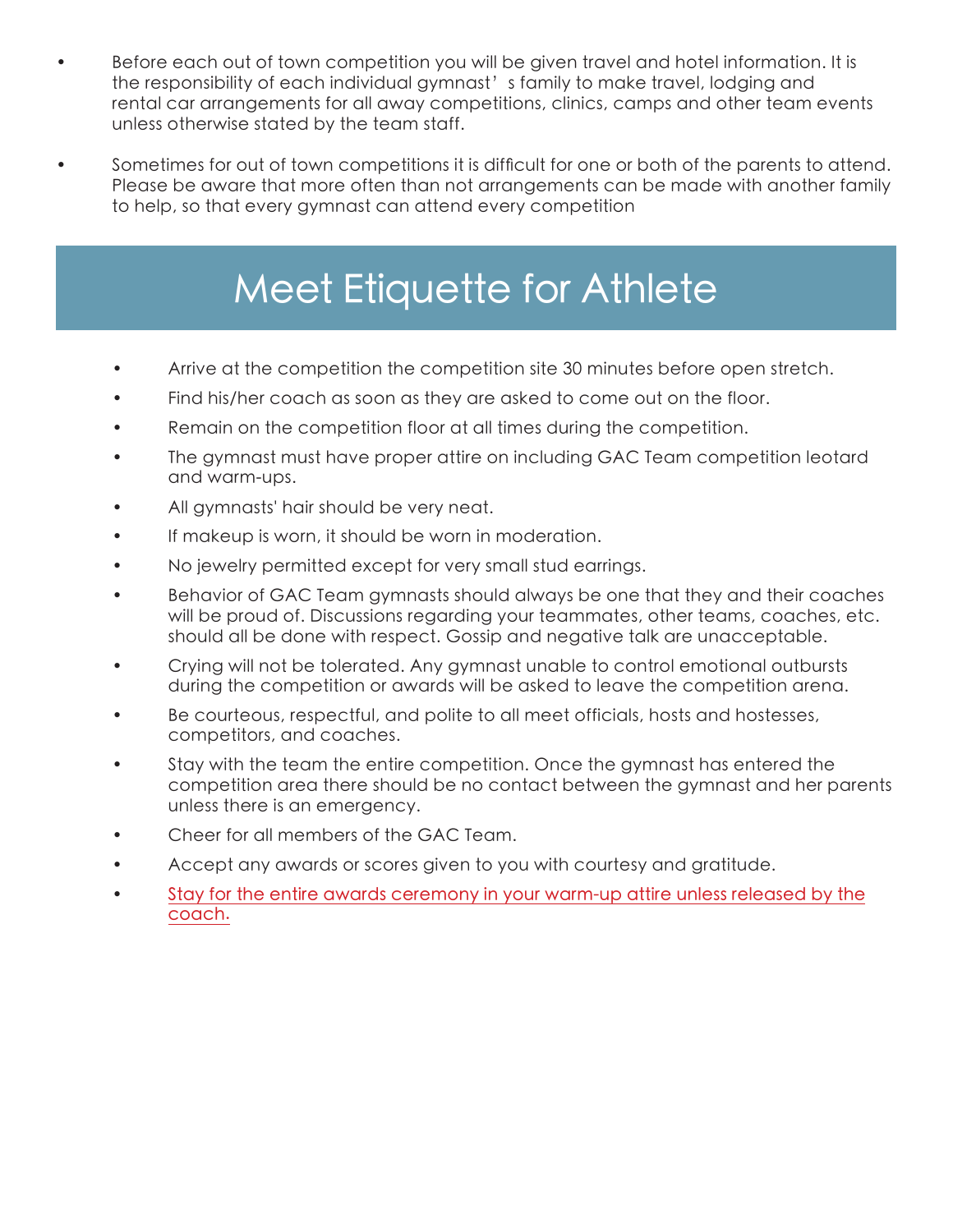# Athlete | Coach | Parent Triad

(USA Gymnastics)

Below is an overview of the Athlete/Coach/Parent Triad. This relationship is an exercise in compromise, communication and discipline. The athlete must always remain at the top of the pyramid, the purpose and motivation for the existence and necessity of the coach and parent. We wish you the best of luck in your role in this noble endeavor.

#### The Athlete

First and foremost, the athlete is essential or we would not exist. The athlete must have the desire to train the sport, the dedication to face and overcome obstacles and the perseverance to push on when the going gets tough. The athlete is on the team to learn from their coaches, from their teammate and from themselves. The athletes must make mistakes, make corrections and drive themselves to transcend beyond their perceived limitations. In our sport, athletes compete individually, against themselves. However, they are not alone...their coaches, their teammates and their parents are by their side lending support and cheering them on. In the end, the athlete will learn and remember the sum total of the entire experience in the sport.

#### The Coach

The coach is a mentor and a guide. The coach plans the training and competitive cycle for every athlete on the team. The coach leads by example and the team follows in their footsteps. The coach is not always right and sometimes makes mistakes. The coach is constantly learning and striving to find new ways to teach, motivate, inspire and propel their athletes to the next level of performance. The coach is a communicator and mediator interrelated to the athlete, the team, the parent, the coaching staff and rival teams.

#### The Parent

The parent supports the athlete, the coach and the team. The parent is a spectator, allowing the athlete and the coach to perform their roles. The parent is a role model for the athlete, demonstrating disciplined behavior, showing respect and performing their duties to the highest level. The parent is strong enough to watch their athlete fail and tender enough to give a hug when they need one. The parent will occasionally cross the line with the athlete or coach and be humble enough to apologize and return to their territory. The parent is an advocate for their athlete, but does so in an appropriate manner. The parent provides balance, encouragement, and love.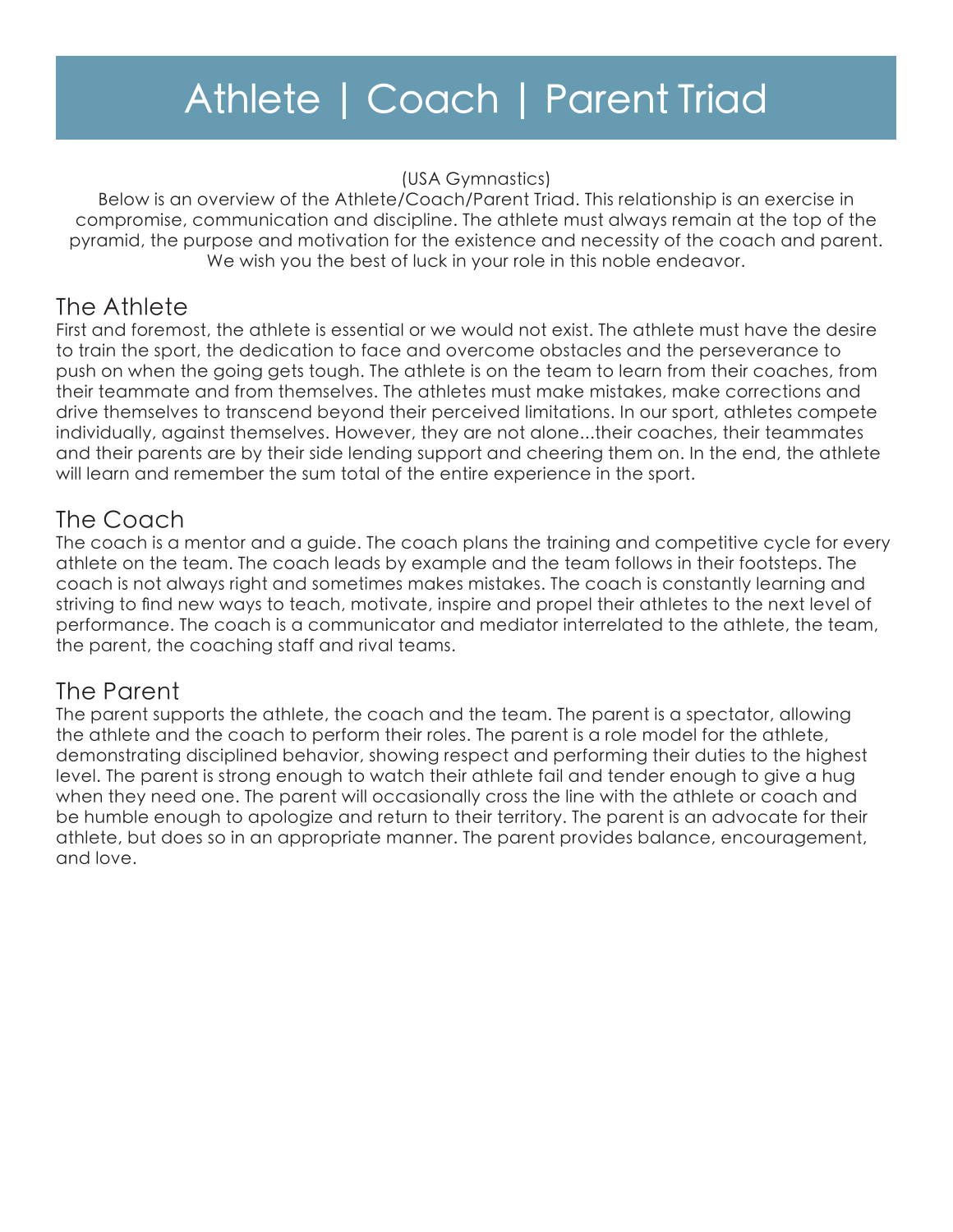#### Understanding the Mission and Philosophy of our Team

(By Randy Sikora, Gym Owner and Team Parent)

A key component to your child's success is you. USA Gymnastics coined the term "Athlete" Triad"; Athlete, Parent & Coach working together to achieve the best possible experiences and outcomes.

First, last and always is the Athlete, the center of our attention and focus. Often this reality is lost (or misplaced) due to negative outside factors such as ego (of the coach or parent), an unhealthy emphasis on winning, too much focus on the outcome rather than the entire process and/or a parent living vicariously through their child.

Coaches and Parents have choices to make for their athlete/child. When making a decision we must ask;" What overall, long-term benefits will the athlete receive? Will the process be both fun and rewarding? What are the possible dangers or harmful side effects of this decision? Are the goals set too high, too low, too fast, too demanding, or for a benefit of someone other than the athlete?"

Coaches perform a delicate balancing act everyday. Our ability to walk this fine line comes from years of experience, education, planning, successes and learning from our mistakes. Some days, an emphasis will be placed on technical corrections whiles others will be focused on strength and speed, form and execution taking a lesser role. Overall, the training plan will be a complete picture. However, taken as a snapshot it will be incomplete and out of contest of our grand plan. Parents play a vital role as the supporter, both of the athlete and the coach. When your child needs a little encouragement, it is your job to give them a hug, tell them how wonderful they are and send them to train with a renewed confidence. It is your responsibility as a parent to know your child's goals, dreams, challenges, limitations and achievements. After all, you are in the child's corner for life. It is your challenge to effectively communicate to the coach and listen, seek to understand, and do what is best for your child.

We are a sum of all of our experiences. Our mission is to provide a fun, safe, nurturing, challenging and rewarding environment for athletes to have a healthy experience both overcoming challenges and learning from failure.

Just because you can-doesn't always mean you should? Parents are driven to do what they perceive as the best thing for their child. This may not be realistic, healthy or focused on the longterm best interest of their child/athlete. In the end, the parent has the choice whether or not to support the coach's decision, compromise with the coach or find another coach with a more congruent philosophy.

It is Helpful When By Tom Burgdorf, Gym Owner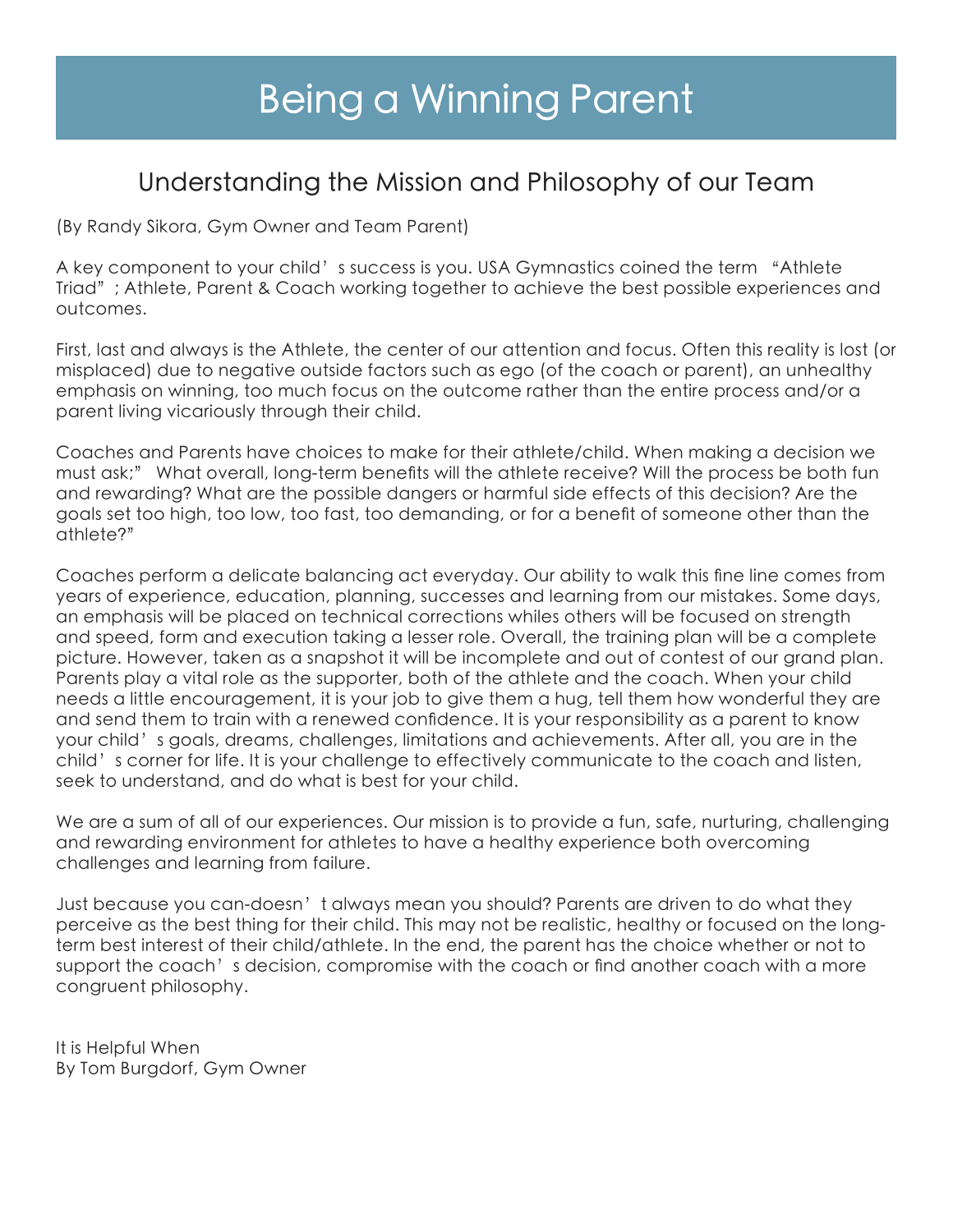# Being a Winning Parent

Team parents can be helpful to the gym or they can hurt. I think we all want the best for the athletes. It is Helpful When – the athletes get to practice on time. Make that a little early. It is Helpful When – the athletes are motivated to work hard when they walk in the gym. The parents can help with this on the car ride to the gym.

#### Talk to your athlete about their goals for the practice. Talk to them about the benefits of working hard and listening and following directions. Have them ready for their practice.

It is Helpful When – the parents let the coaches know of any problem that the athlete is facing. Bad test, big test coming up that they are worried about. Sickness in the family that might be on the mind of the child that could hurt their practice.

It is Helpful When – the parents pay attention to all of the verbal and written information from the coaches and the gym.

It is Helpful When – the parents meet deadlines regarding event fees. Make that getting the event fees in early. This takes a lot of pressure off the coaches and the secretaries at the gym.

It is Helpful When – the parents come to the coaches directly when they have a concern or question.

It is Helpful When – the parents reframe from negativity in the parents waiting area, parking lot and bleachers at the meets.

It is Helpful When – the parents pick their children up on time after each practice and competition. Make that early to pick up their children. (I can't tell you how difficult it is for a coach to work hard all evening long, get the gym ready for the next day, think about getting home to say good night to their children and look up to see 2 team athletes sitting at the window in the lobby looking out into the parking lot for the headlights of their late parents.)

It is Helpful When – the parents occasionally mention to the coaches how happy their children are at the gym. Sometimes the coaches get a little too many "concerns" without that pat on the back. Just occasionally is all they need. Parents are hugely important to all youth sports programs.